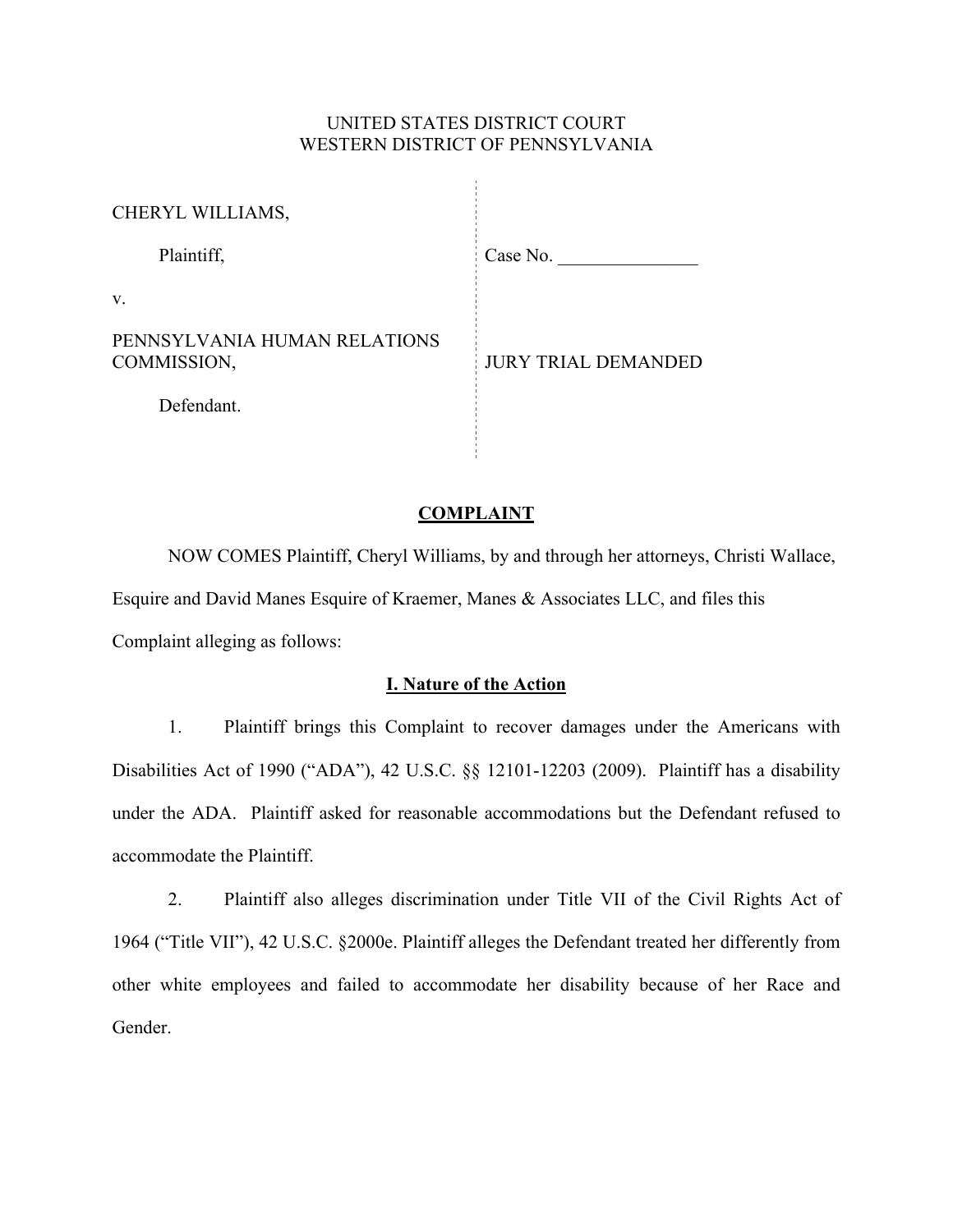3. Plaintiff also alleges discrimination under the Age Discrimination in Employment Act of 1967 ("ADEA"), 29 U.S.C. §§621-623. Plaintiff was not given accommodations for her disability because she was one of the oldest employees with seniority and was paid significantly more than other younger employees.

### **II. Jurisdiction and Venue**

4. This action arises under the ADA, 42 U.S.C. §§12101-12203 and Title VII, 42 U.S.C. §2000e. This Court has jurisdiction over Plaintiff's discrimination claims pursuant to 28 U.S.C. § 1331.

5. This Court has supplemental jurisdiction over Plaintiff's discrimination claims pursuant to 28 U.S.C. § 1367(a).

6. Plaintiff is a resident and citizen of Pennsylvania, a substantial part of the events or omissions giving rise to the claims occurred in Western Pennsylvania, and, therefore, this action is within the jurisdiction of the United States District Court for the Western District of Pennsylvania and the venue is proper pursuant to 28 U.S.C. § 1391(b).

#### **III. Parties**

7. Plaintiff, Cheryl A. Williams ("Plaintiff"), is an adult individual residing at 325 Janice Drive, Pittsburgh, PA 15235 of Allegheny County, Commonwealth of Pennsylvania.

8. Defendant, PHRC ("Defendant"), is a business located at 301 Fifth Avenue, Suite 390, Piatt Place, Pittsburgh, PA 15222 of Allegheny County, Commonwealth of Pennsylvania.

### **IV. Facts**

9. Plaintiff was employed with the Defendant as a Human Relations Representative I since September 25, 1999 but received a promotion and her final position was a Human Relations Representative II.

2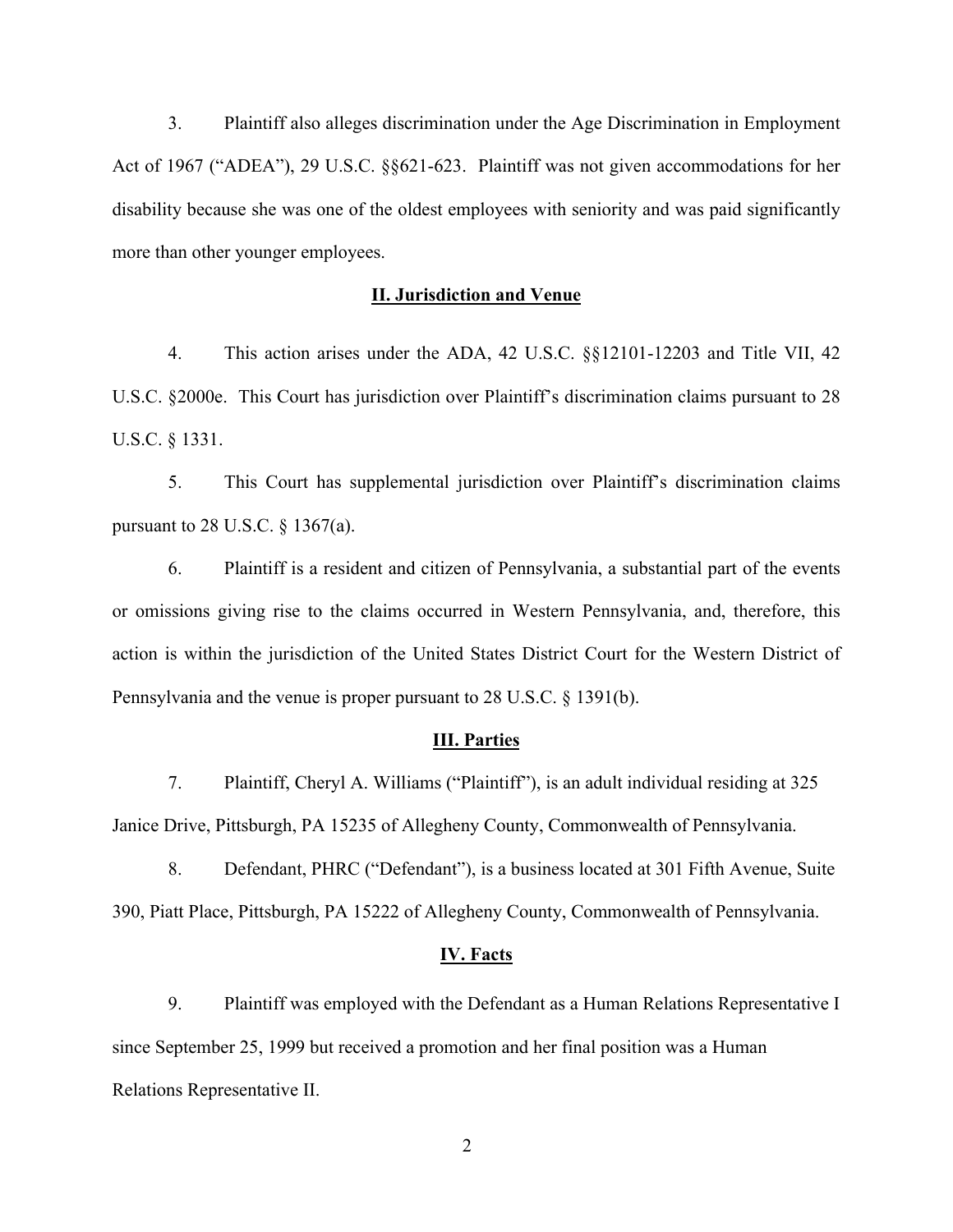10. Plaintiff was forced to quit on January 15, 2014.

11. Plaintiff has been diagnosed with certain medical disabilities including Fibromyalgia, chronic pain and a Musculoskeletal injury sustained while working for the Defendant.

> a. Plaintiff was diagnosed with a Musculoskeletal injury in 1999. However, due to the Defendant's lack of accommodation, Plaintiff developed Fibromyalgia in 2002.

12. Plaintiff's disabilities mean that she is in constant pain throughout the day, making it difficult for her to:

- a. Sit for a long periods of time;
- b. Stand for a long periods of time; and
- c. Walk extensively during the workday.
- 13. Defendant became aware of Plaintiff's disabilities in 1999.
- 14. Plaintiff's disabilities are extremely well-documented.

15. Plaintiff has requested certain reasonable accommodations and the requests have been ongoing since 1999.

- a. The first category of accommodations requested by Plaintiff included desk implements that would allow her to perform her job.
	- i. Following her doctor's professional advice, Plaintiff communicated to the Defendant that she needed the following tools to perform her job:
		- 1. Voice-activated software for computer usage;
		- 2. Telephone headset;
		- 3. Raised monitor;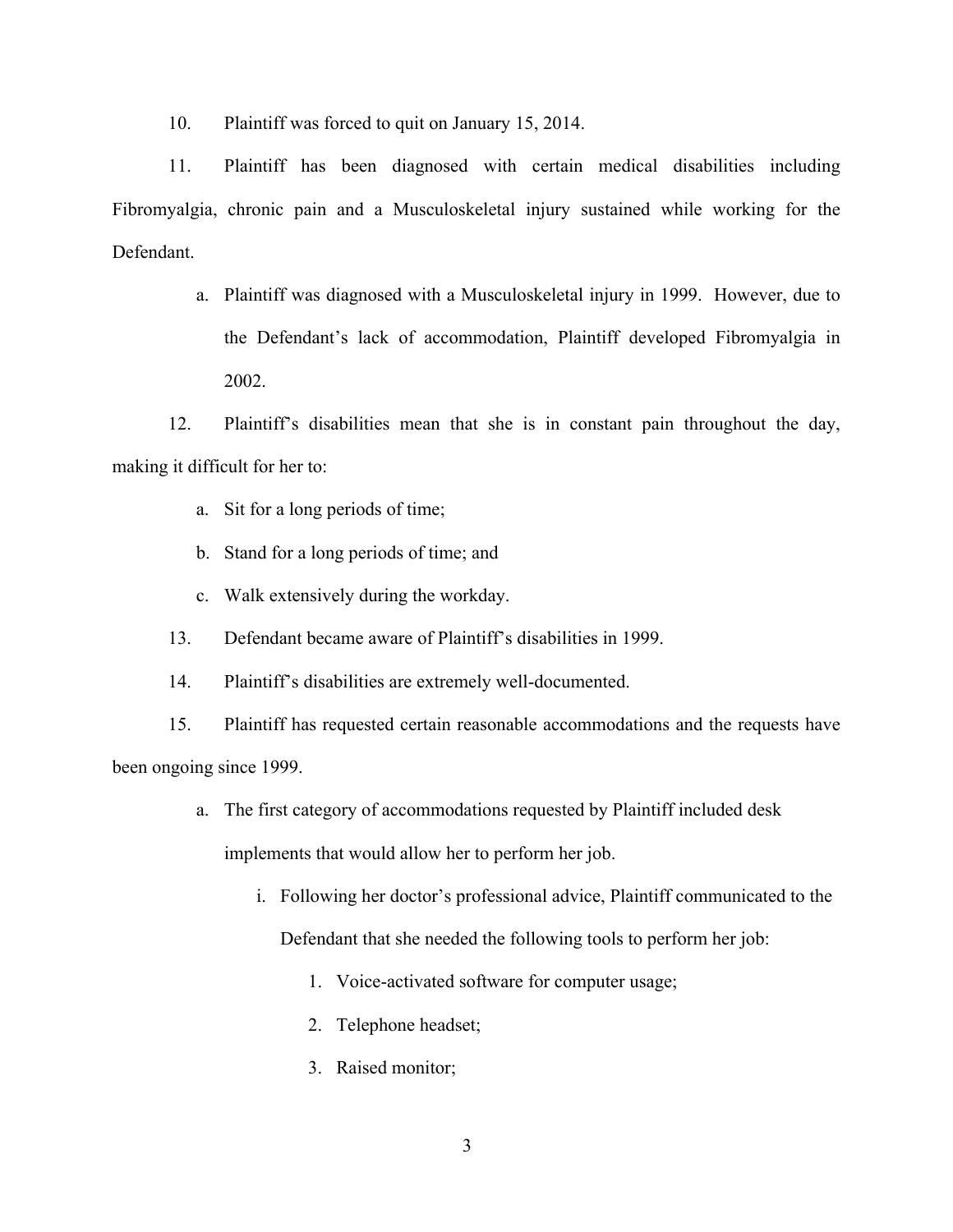- 4. Trackball mouse; and
- 5. Foot stool.
- ii. Defendant did provide some of these items. The Defendant failed at various times to provide all of these necessary items.
- b. The second category of accommodation requested by the Plaintiff included the placement of her workspace near the office printer.
	- i. The printer in the office was centrally located requiring employee to stand up and walk the distance from their respective workspaces to the printer every time a document is printed.
	- ii. Plaintiff reasonably requested to have her workspace moved closer to the printer to reduce her walking since extensive walking aggravates her medical disabilities and causes her significant pain. Plaintiff asked Karen George ("Ms. George"), Office Manager, to have her workspace moved closer.
	- iii. Plaintiff made this request multiple times.
		- 1. In the past, employees were allowed to move workspaces without a formal, written request but Plaintiff was required to submit the request in writing.
	- iv. There was an empty workstation located within 4 feet of the printer, but Plaintiff's supervisor, Regional Manager Adam Stalczynski ("Mr. Stalczynski"), refused to accommodate her in this simple way by allowing her to move to the empty workstation.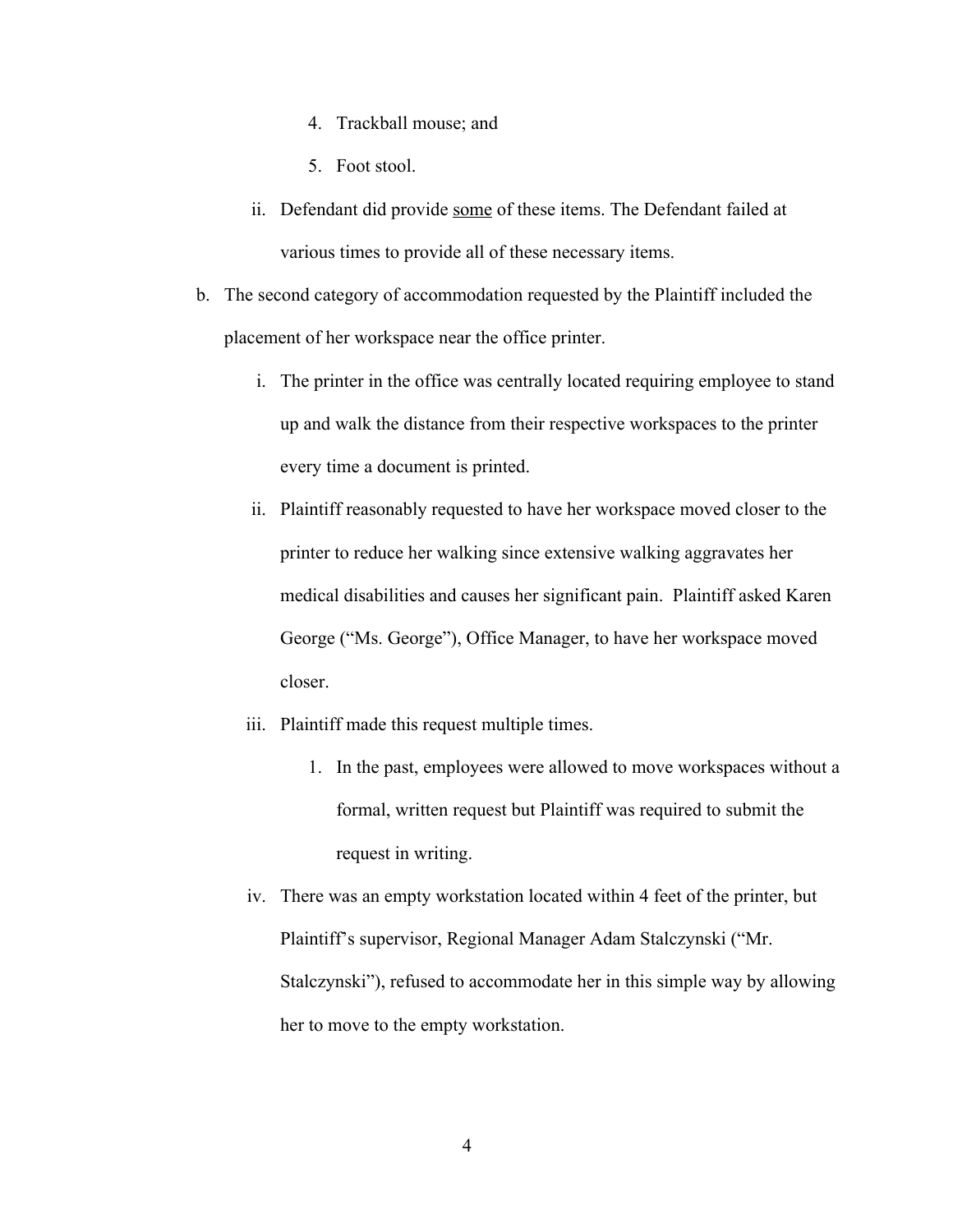- 1. This request would have greatly assisted the Plaintiff but she was denied.
- 2. Plaintiff believes this was another effort by Mr. Stalczynski to create a hostile work environment by forcing her to retire.
- c. The final category of accommodation requested by the Plaintiff was for an adjustable-height desk that would allow the Plaintiff to perform her job while sitting and standing (when she needed to stand because of her disability).
	- i. When the PHRC Pittsburgh Regional Office was located in its former office, Plaintiff was given the adjustable-height desk to accommodate her.
	- ii. For unexplained and inexplicable reasons, when the regional office moved to Piatt Place, Plaintiff was forced to return to working at a non-adjustable desk. This change in working conditions aggravated Plaintiff's disabilities and caused her further unnecessary and debilitating pain, which resulted in her becoming disabled and forcing her to quit.
	- iii. Plaintiff requested numerous times to be able to use the adjustable-height desk that was originally purchased for her use as an accommodation.
	- iv. The adjustable-height desk is currently located in the same office where Plaintiff worked. At first it was located in office of the former Regional Director, George Simmons ("Mr. Simmons"). It was later moved to another office in the same area where Robert Flipping ("Mr. Flipping") worked. Neither Mr. Simmons nor Mr. Flipping has a medical need for this specialized desk, but they have refused to provide it to the Plaintiff for whom it was purchased as an accommodation.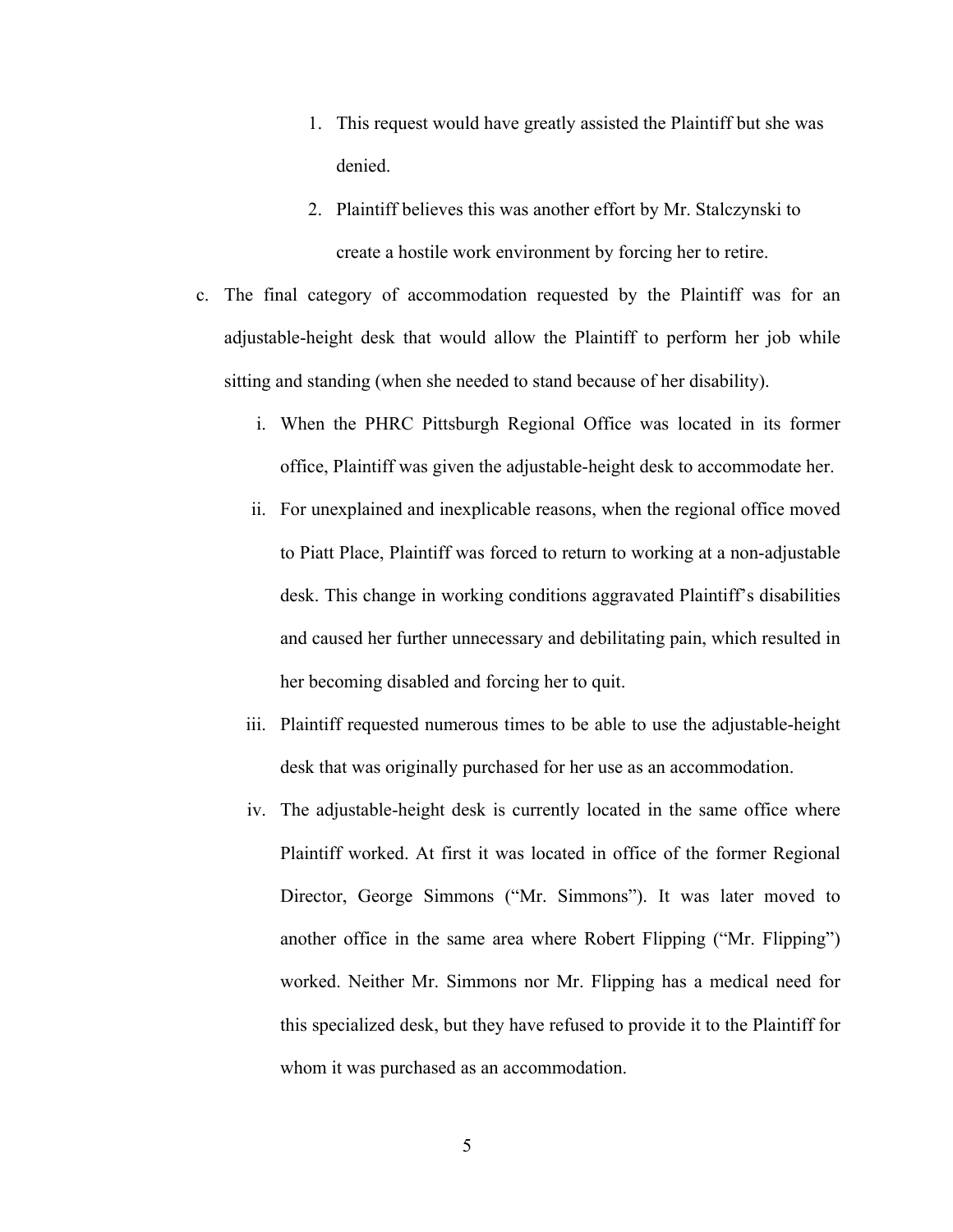v. When Plaintiff was denied this accommodation, she took it upon herself to try and provide her own accommodation. Plaintiff would use her workstation and the workstation beside her in order to accommodate her disability. Although the Defendant knew the Plaintiff was using both workstations to accommodate herself and there were other available workstations not in use, a new employee was put into the workstation beside the Plaintiff. Plaintiff was no longer able to use both workstations.

16. In 2004, Plaintiff's disability worsened when she fell at work due to the Defendant rearranging her workstation without her knowledge.

- a. Defendant had installed a clear, rubber floor matt underneath Plaintiff's desk.
- b. The Defendant did not notify the Plaintiff of the floor matt and when Plaintiff went to move her chair, the chair fell from under her and she landed on the floor.
- c. Plaintiff sustained a back sprain as a result of the fall.
- d. Plaintiff filled out an Incident Report detailing her accident.
- e. Joe Retort ("Mr. Retort"), Plaintiff's Supervisor, was asked to complete a section of the Incident Report.
- f. As a result of Mr. Retort's comments on the Incident Report, Plaintiff was denied Worker's Compensation and was forced to work in pain with her injury.
- g. Plaintiff's disabilities worsened because she was not able to seek the recommended treatment for her back sprain.

17. The Defendant's lack of accommodations caused Plaintiff's medical disabilities to worsen. Plaintiff was experiencing excruciating and unbearable pain every day when she reported for work.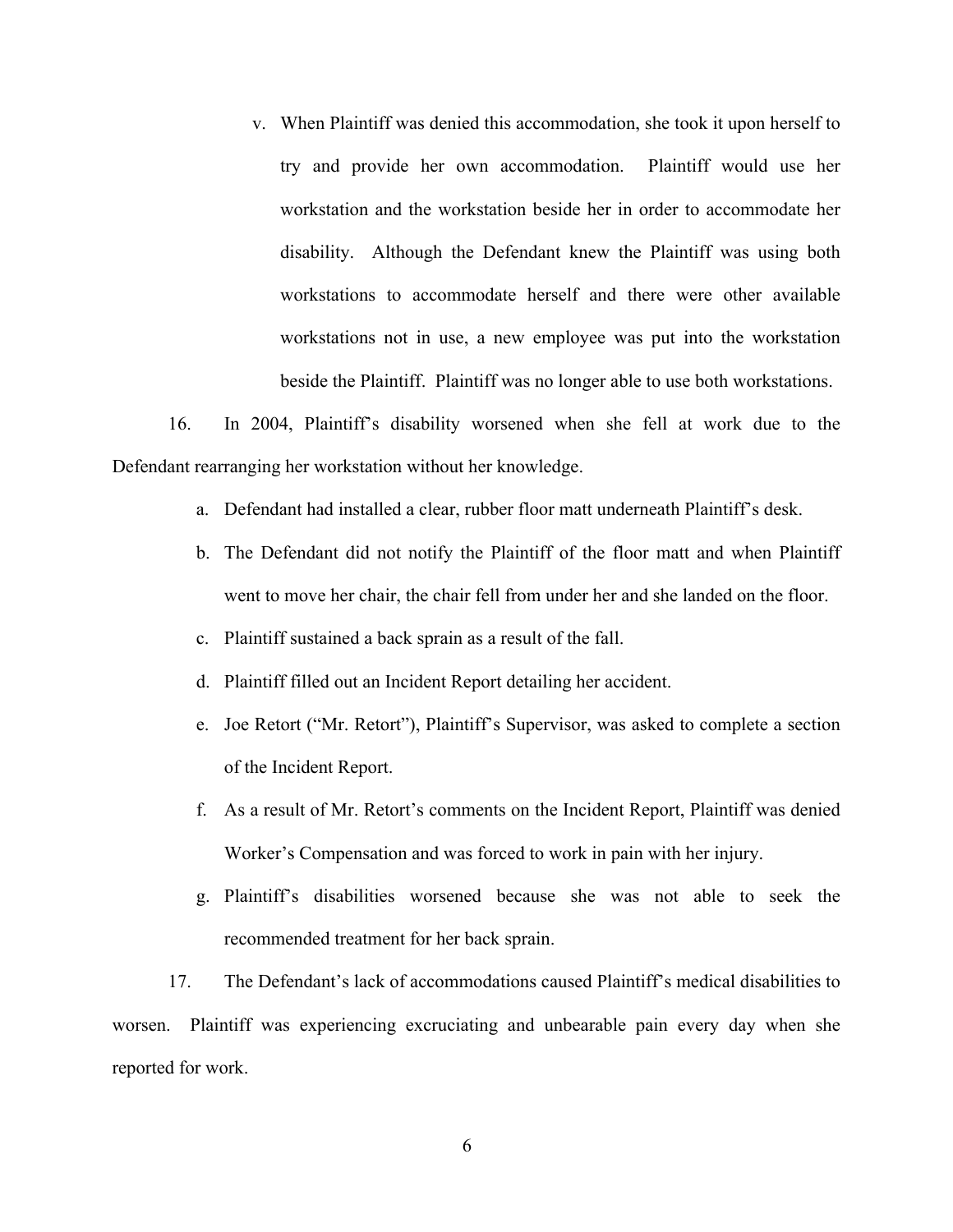18. Plaintiff was also subjected to discriminatory treatment and a hostile work environment by former Regional Director, Mr. Simmons, Plaintiff's Supervisor, Mr. Retort, Ellen Surloff ("Ms. Surloff"), former Assistant Chief Counsel for the PHRC, and Mike Hardiman ("Mr. Hardiman"), Acting Chief Counsel for the PHRC.

- a. On February 24, 2009, Ms. Surloff wrote a completely false statement about the Plaintiff regarding her work activity.
	- i. Mr. Hardiman and Mr. Floyd called the Plaintiff into the current Regional Director's office, Mr. Simmon, and verbally harassed her by trying to make her admit to the false statement Ms. Surloff wrote.
	- ii. When the Plaintiff would not admit to the false statement, they threatened the Plaintiff with a suspension.
	- iii. The Defendant carried through with their threat and later suspended the Plaintiff 5 days without pay.
- b. In April of 2010, Plaintiff was transferred to Mr. Retort's department. When Plaintiff was transferred, Mr. Retort reviewed Plaintiff's performance reviews for the past 12 months. As a result of Mr. Retort's review, he put the Plaintiff on probation. Mr. Retort's review of Plaintiff's performance reviews for the past 12 months went against policy and the labor agreement through PSSU 668.
- c. In April 2011, Ms. Surloff physically assaulted the Plaintiff by striking her in the chest.
- d. On May 20, 2011, another incident occurred in which Ms. Surloff harassed the Plaintiff for an incident that occurred outside the office.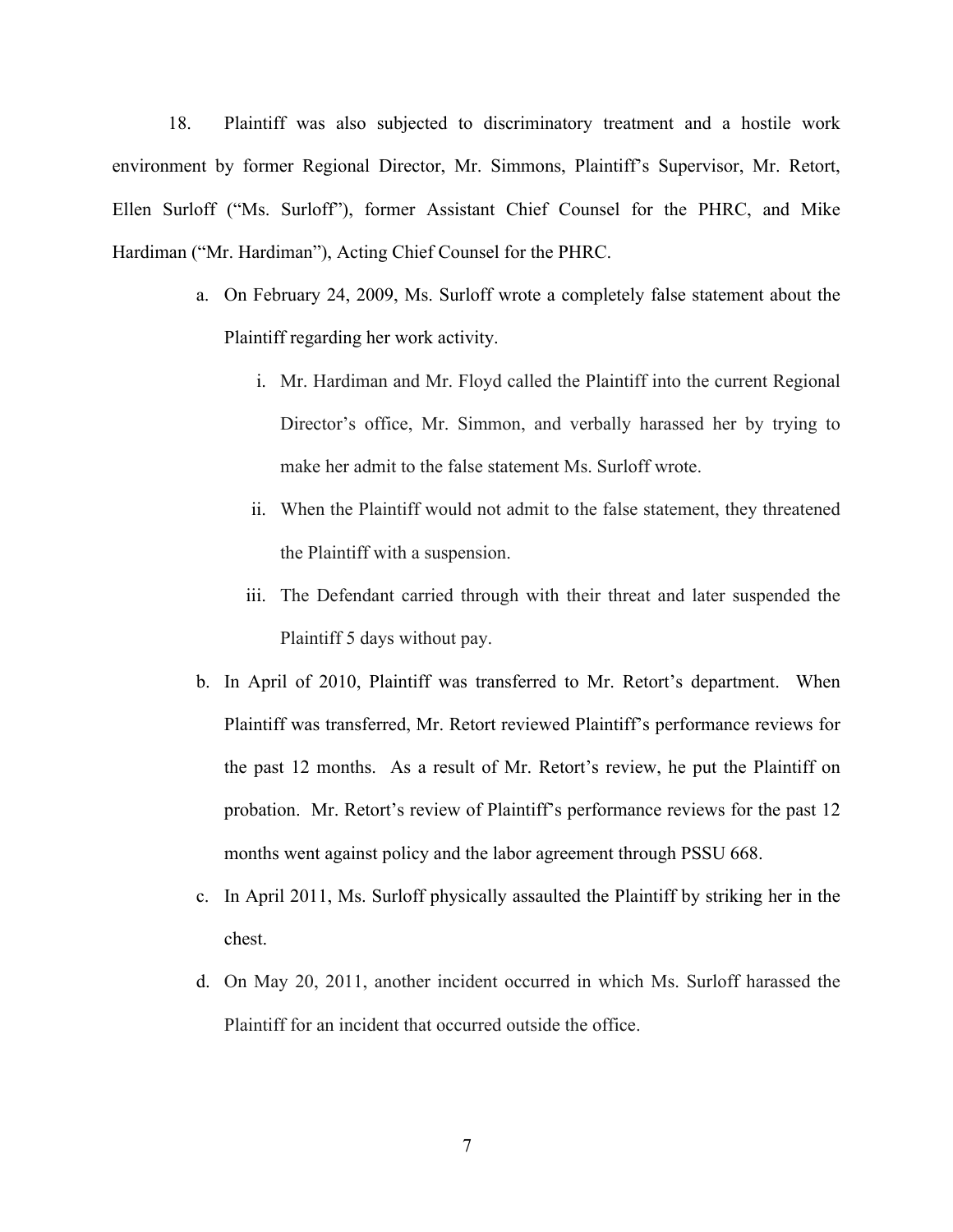- i. Ms. Surloff followed the Plaintiff into her cubicle and became confrontational.
- ii. Ms. Surloff would not leave the Plaintiff alone even after the Plaintiff repeatedly asked Ms. Surloff to leave her cubicle.
- e. In 2011, Mr. Simmons, then acting Regional Director, threatened to harm the Plaintiff.
	- i. After Ms. Surloff assaulted Plaintiff, she filed a complaint detailing Ms. Surloff's behavior.
	- ii. As Plaintiff was passing Mr. Simmons in the hallway, Mr. Simmons stopped the Plaintiff to discuss the complaint against Ms. Surloff.
	- iii. Mr. Simmons told the Plaintiff, "I'm not afraid of you. I'll hit you."

19. Plaintiff was also subjected to discriminatory treatment from the current Regional Manager, Mr. Stalczynski (who replaced Mr. Simmons after he retired), because of her Race, Gender and Age.

- a. In May of 2013, Mr. Stalczynski singled the Plaintiff out for discriminatory treatment occurred when he sent her an email asking her to meet with him so he could prioritize her work.
	- i. Plaintiff responded by asking if Mr. Stalczynski planned to meet with other employees to prioritize their work as well, and he admitted she was the only one.
	- ii. Plaintiff realized she was being unfairly targeted, and she respectfully requested no to be singled out for such treatment.
	- iii. Mr. Stalczynski became visibly upset and hostile towards the Plaintiff.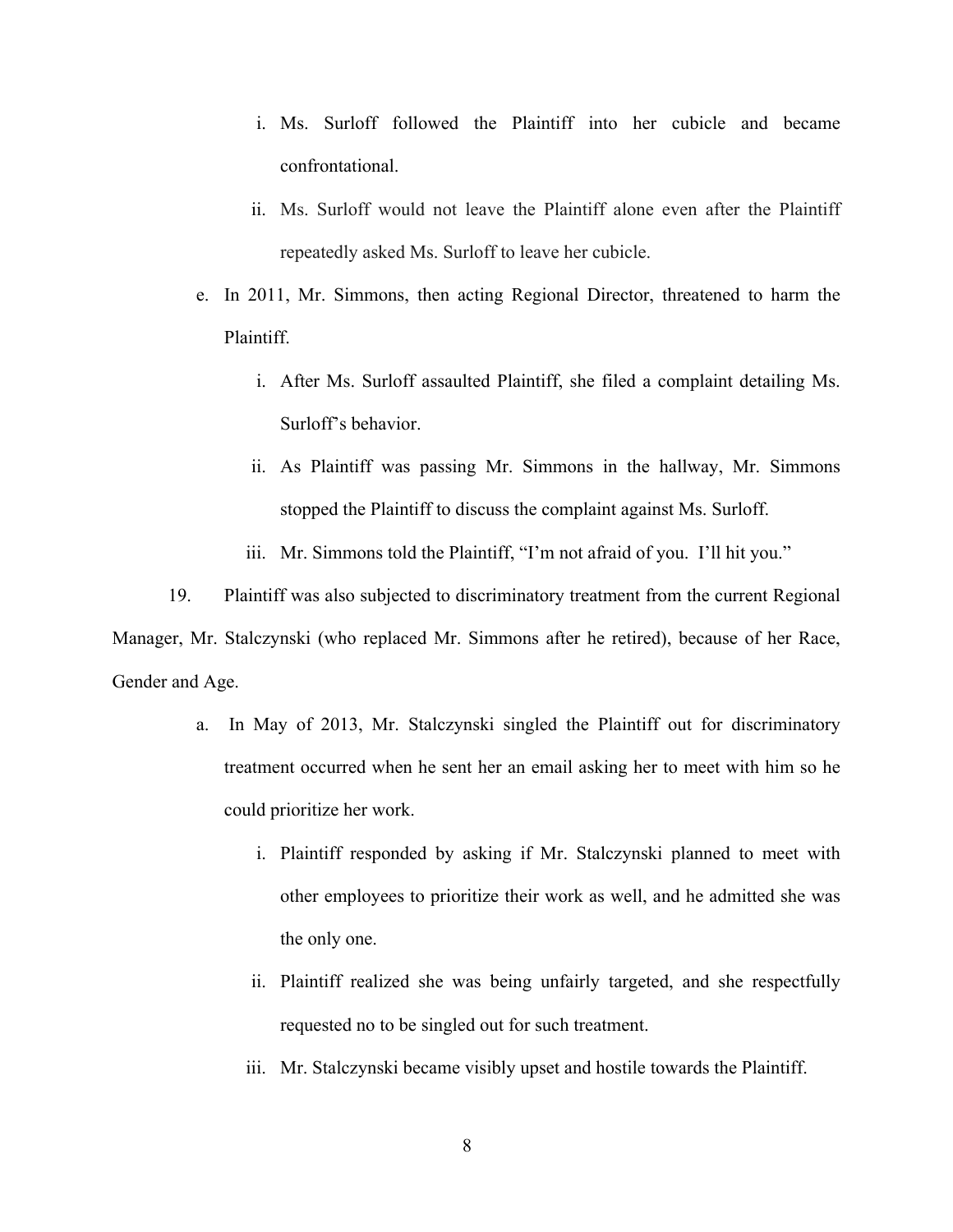- b. Also in May of 2013, Mr. Stalczynski harassed the Plaintiff by falsely accusing her of violating the agency call-off policy.
- c. In June 2013, the Plaintiff learned that she was under investigation by the human resources department, apparently at the request of Mr. Stalczynski or another supervisor involved in harassing and retaliating against her.
- d. Around July 26, 2013, Mr. Stalczynski singled the Plaintiff out for discriminatory treatment again.
	- i. Plaintiff took time off from work. Plaintiff followed the established process as she always had before, submitting the request for time off through the digital system to be approved by her immediate supervisor. The request was approved, and Plaintiff did take the time off.
	- ii. Mr. Stalczynski decided to confront the Plaintiff, accusing her of violating policy in a counseling memo dated August 6, 2013.
	- iii. Other non-disabled, younger, Caucasian employees at the office could not help but observe how "ridiculous" Mr. Stalczynski's behavior was, noting that they followed the exact same procedure "all the time" and were never disciplined or counseled for it.
	- iv. All the employees also noted that it was strange for the Regional Director to involve himself directly in a process that normally only involves an employee and her direct supervisor.
	- v. Mr. Stalczynski targeted the Plaintiff for disparate treatment.
- e. In July of 2013, Plaintiff actually overheard Mr. Stalczynski speaking with Mr. Retort, her Supervisor, about harming the Plaintiff as an employee.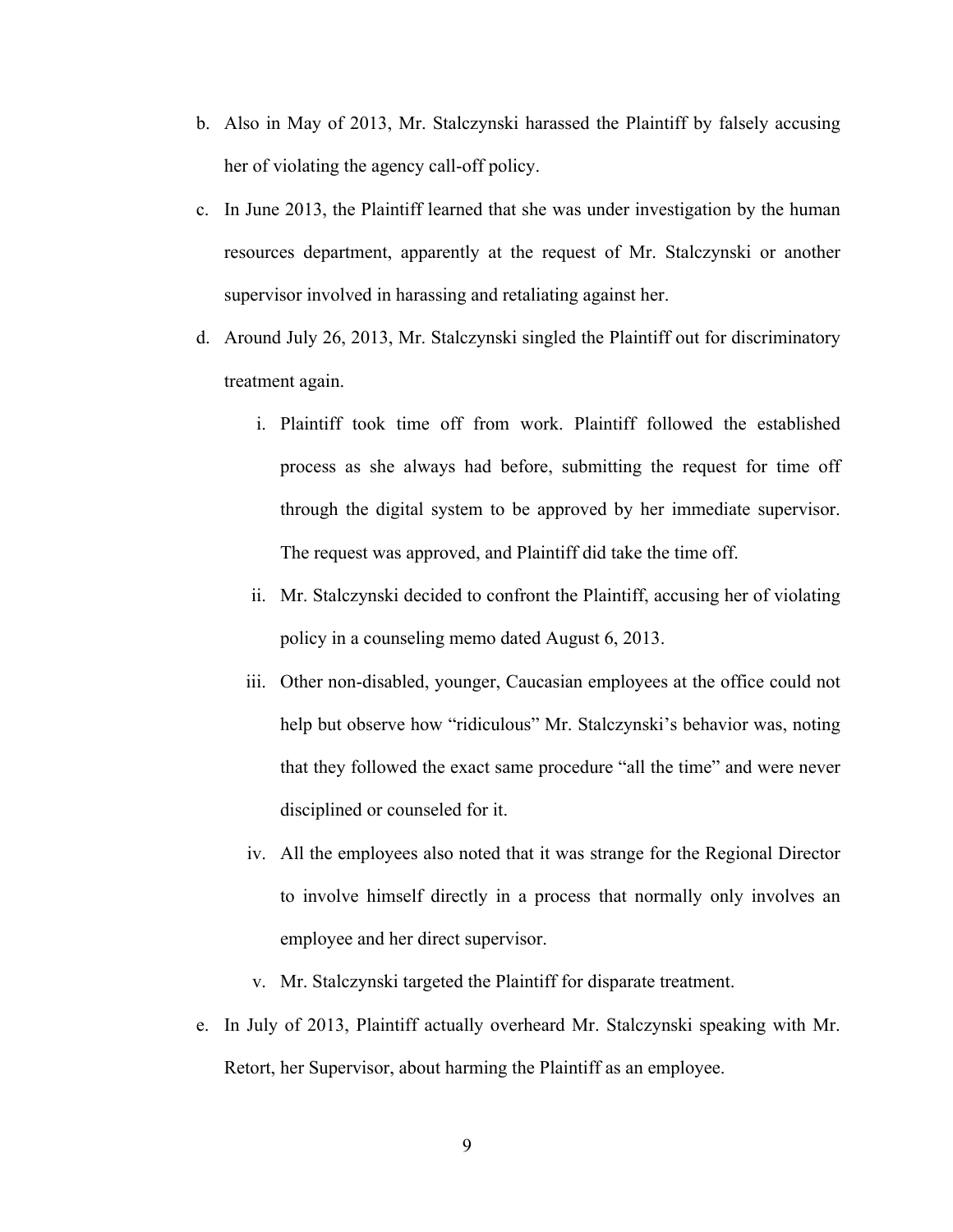- f. In August of 2013, Mr. Stalczynski singled the Plaintiff out for unfair discipline.
	- i. One day, Mr. Stalczynski attempted to confront the Plaintiff after an exchange of emails between the two. The Plaintiff had a headset on and her back turned to the entrance to her workspace, so she was unaware that he was there.
	- ii. Mr. Stalczynski grew visibly frustrated—as coworkers later commented, his face was visibly flushed and angry—and aggressively confronted her about the leave.
	- iii. Plaintiff asked why Mr. Stalczynski was involving himself in a leave approval process that normally only involves the employee and direct supervisor. Mr. Stalczynski shouted, "In my office! Right now!" The Plaintiff was surprised by his loss of composure, but was understandably hesitant to follow an emotionally unstable supervisor to a private office with no one else around. The Plaintiff calmly attempted to deflect by retracting her inquiry, stating, "That's okay, I don't need an answer." Mr. Stalczynski replied, "Okay."
	- iv. Although Mr. Stalczynski said "okay," he continued to escalate his unfair persecution of the Plaintiff by writing her up for insubordination.
- 20. The Defendant knew of the discrimination the Plaintiff was subjected to because:
	- a. Plaintiff filed a complaint of discrimination and a hostile work environment in May 2013 citing Mr. Stalczynski; and
	- b. Plaintiff had access to emails from Commissioners who commented on discrimination occurring at the PHRC. The Commissioners were aware of the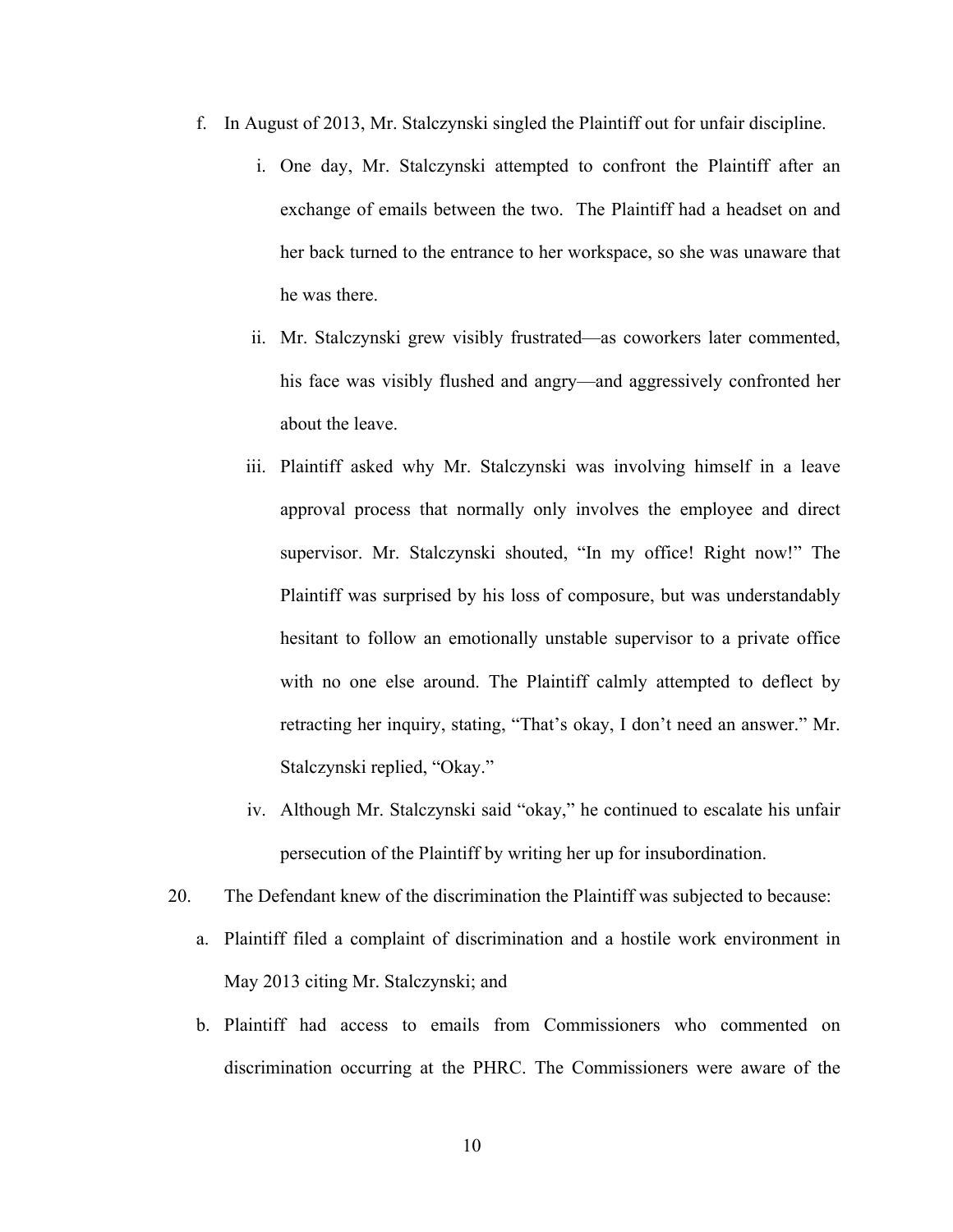environment that Plaintiff described in her complaints but did nothing to address the situation. See attached Exhibit A.

21. Plaintiff was subjected to discriminatory treatment and a hostile work environment for a decade and continued to work up until her last weeks of employment. However, Mr. Stalczynski's behavior was more than the Plaintiff could endure.

22. Plaintiff was forced to quit on January 15, 2014 as a result of Defendant's failure to accommodate her disabilities and the hostile work environment she was forced to work in.

#### **V. Allegations**

### **Count I Discrimination in Violation of the Americans with ADA**

23. The preceding paragraphs are incorporated herein as if set forth at length.

24. Plaintiff has a "disability" as defined under the ADA, 42 U.S.C. §12102.

25. Plaintiff has been diagnosed with certain medical disabilities including Fibromyalgia, chronic pain and a Musculoskeletal injury sustained while working for the Defendant.

> a. Plaintiff was diagnosed with a Musculoskeletal injury in 1999. However, due to the Defendant's lack of accommodation, Plaintiff developed Fibromyalgia in 2002.

26. Defendant became aware of Plaintiff's disabilities in 1999. Plaintiff provided numerous documents to Defendant concerning her disability and accommodations.

27. Plaintiff had requested numerous accommodations from a span of 1999 until her quit in 2013. The Plaintiff had requested the following accommodations:

i. Voice-activated software for computer usage;

ii. Telephone headset;

11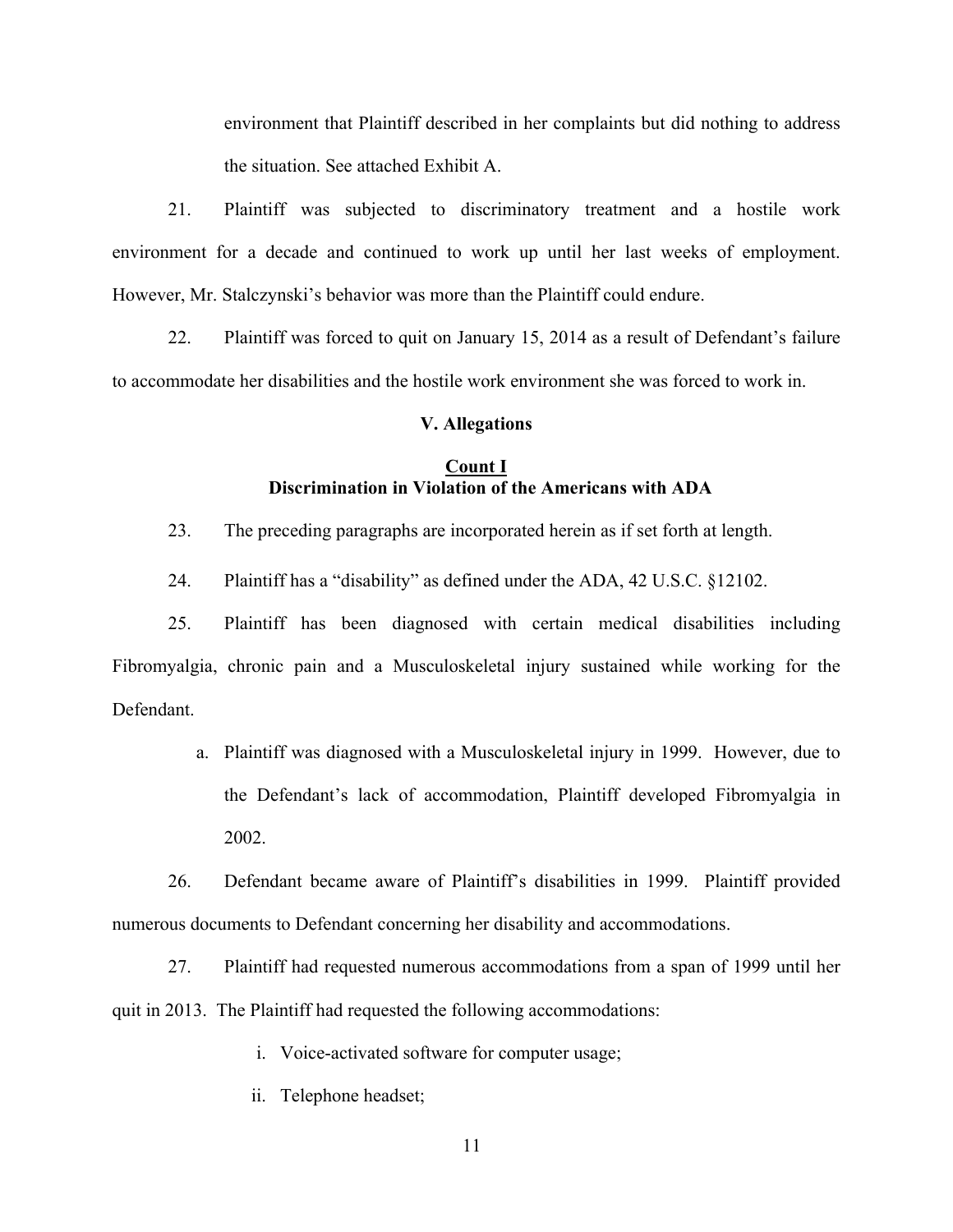- iii. Raised monitor;
- iv. Trackball mouse;
- v. Foot stool;
- vi. Placement of her workspace closer to the office printer; and
- vii. Adjustable-height desk.

28. Defendant has provided no reason for why they failed to provide the Plaintiff's accommodations.

29. Plaintiff's accommodations were reasonable and economically feasible. The Defendant would not suffer any economic hardship.

- a. The cost of a telephone headset, raised monitor, trackball mouse and foot stool are minimal;
- b. The placement of Plaintiff's workspace closer to the office printer would cost no money; and
- c. The adjustable-height desk was currently located in the same office where Plaintiff worked.
	- i. First, it was located in the office of Mr. Simmons.
	- ii. It was later moved to another office in the same area where Mr. Stalcynski worked.
	- iii. It was later moved to another office in the same area where Mr. Flipping worked.
	- iv. The desk could have been easily moved or the Plaintiff could have had her workspace set up where the desk was currently situated.
- 30. The Defendant has violated the ADA in the following ways: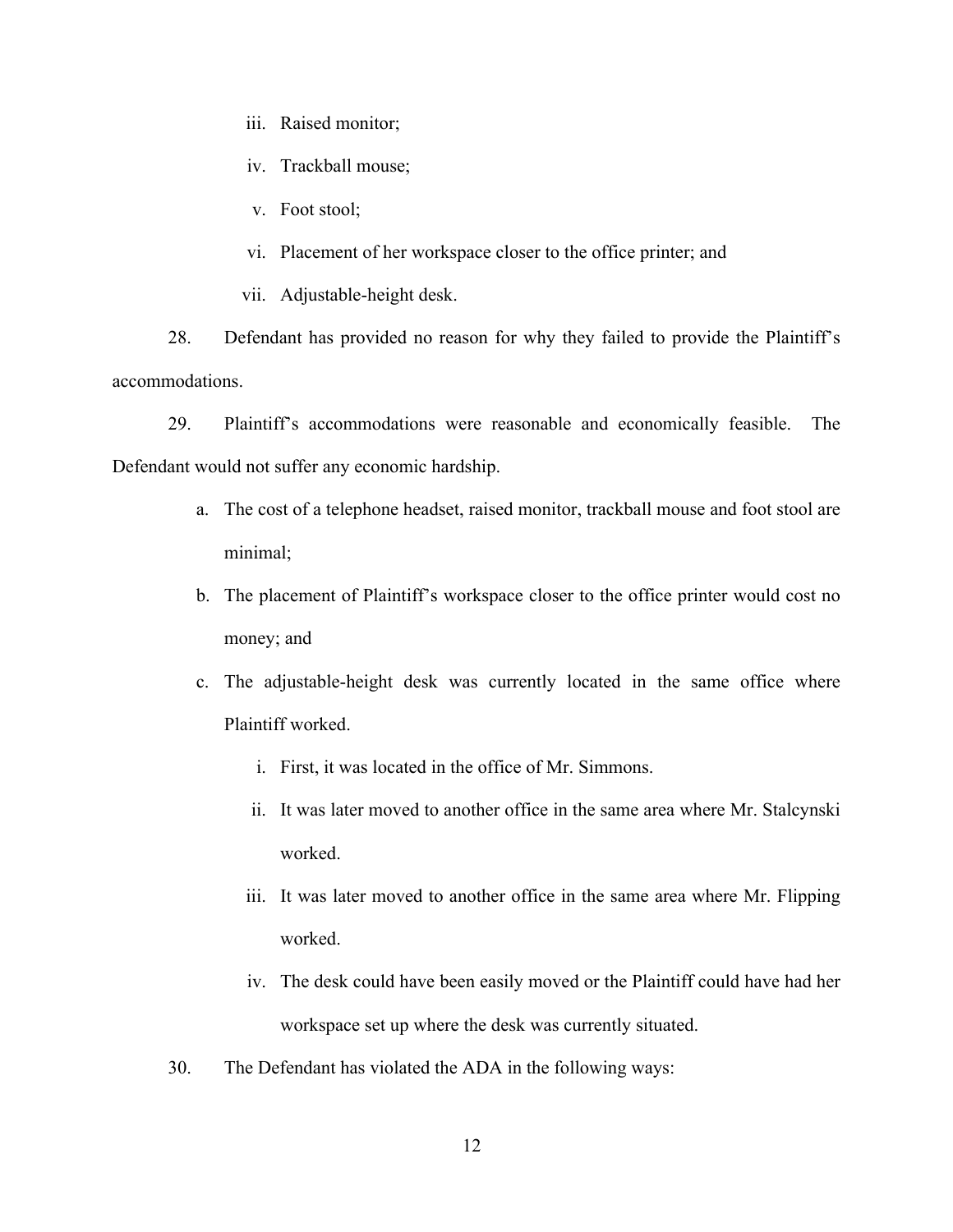- a. Defendant had failed to provide the Plaintiff with all of her medically documented, doctor recommended accommodations.
- b. The Plaintiff provided extensive documentation to the Defendant stating what accommodations she needed and the Defendant refused to engage in the interactive process of accommodating the Plaintiff.
- c. As a result of Defendant's lack of accommodation, Plaintiff developed Fibromyalgia in 2002.
- d. Plaintiff received assistance from the Office of Vocation and Rehabilitation ("OVR") who offered to assist the Defendant with accommodations but the Defendant refused to work with OVR.
- e. Plaintiff was denied Worker's Compensation for an injury that occurred in 2004, which resulted in further worsening of her disabilities.
- f. Defendant forced the Plaintiff to continue working in excruciating pain without her appropriate accommodations, therefore further worsening her disability.
- g. Defendant forced the Plaintiff to quit due to lack of accommodations.

## **Count II Violation of Title VII**

- 31. The preceding paragraphs are incorporated herein as if set forth at length.
- 32. The Plaintiff is a member of a protected class under Title VII.
- 33. Plaintiff is an African-American Woman.

34. Plaintiff was subjected to discriminatory treatment and a hostile work environment in violation of Title VII.

35. The Defendant discriminated against the Plaintiff in violation of Title VII in the following ways: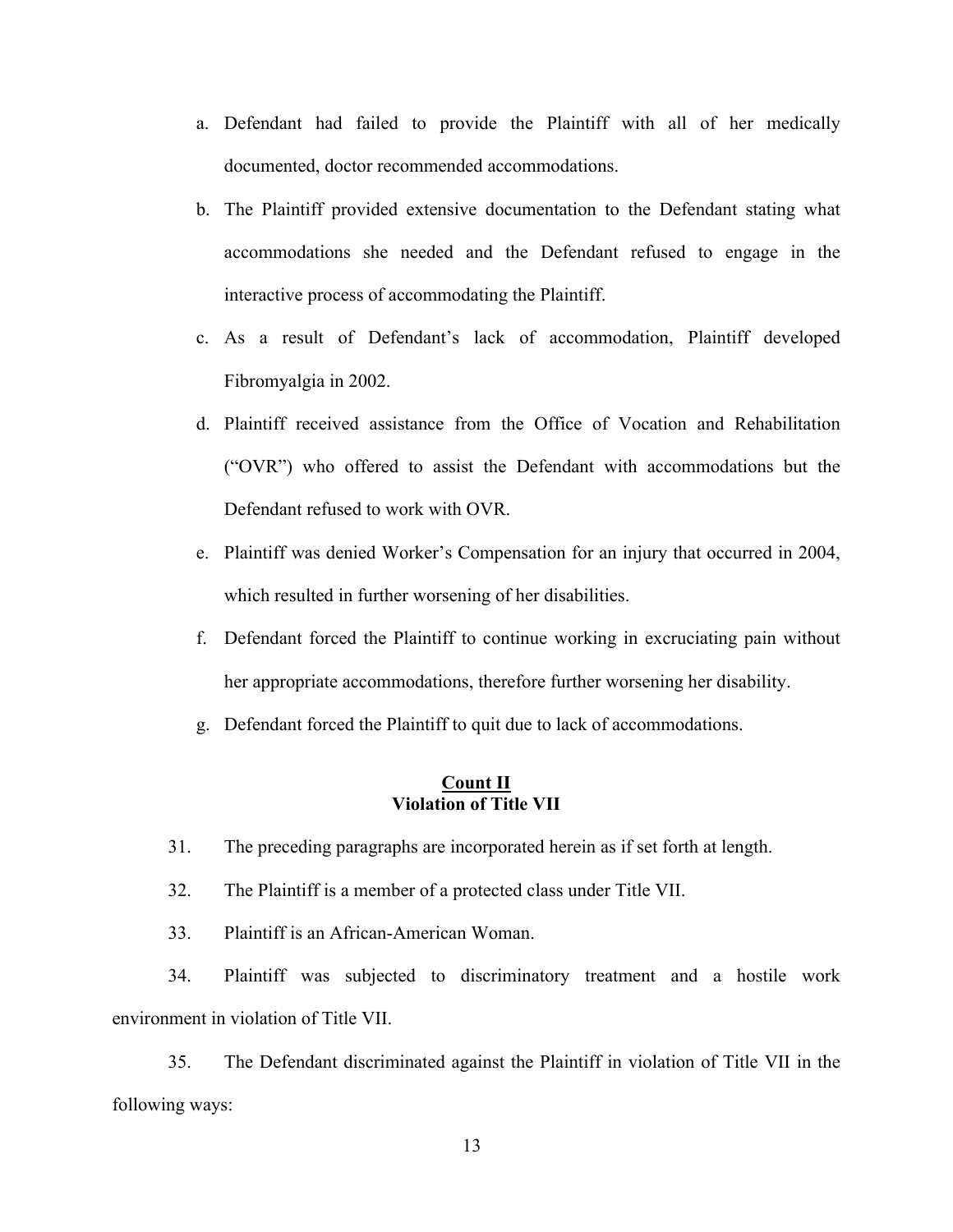- a. On February 24, 2009, Ms. Surloff wrote a completely false statement about the Plaintiff regarding her work activity. When the Plaintiff would not admit to the false statement, she was threatened with a suspension (which was later carried out).
- b. In April of 2010, Plaintiff was transferred to Mr. Retort's department. When Plaintiff was transferred, Mr. Retort reviewed Plaintiff's performance reviews for the past 12 months. As a result of Mr. Retort's review, he put the Plaintiff on probation. Mr. Retort's review of Plaintiff's performance reviews for the past 12 months went against policy and the labor agreement through PSSU 668.
- c. In April 2011, Ms. Surloff physically assaulted the Plaintiff by striking her in the chest.
- d. On May 20, 2011, another incident occurred in which Ms. Surloff harassed the Plaintiff for an incident that occurred outside the office.
- e. In 2011, Mr. Simmons, then acting Regional Director, threatened to harm the Plaintiff. Mr. Simmons told the Plaintiff, "I'm not afraid of you. I'll hit you."
- f. In May of 2013, Mr. Stalczynski singled the Plaintiff out for discriminatory treatment occurred when he sent her an email asking her to meet with him so he could prioritize her work.
	- i. Plaintiff responded by asking if Mr. Stalczynski planned to meet with other employees to prioritize their work as well, and he admitted she was the only one.
- g. In May of 2013, Mr. Stalczynski harassed the Plaintiff by falsely accusing her of violating agency call-off procedure.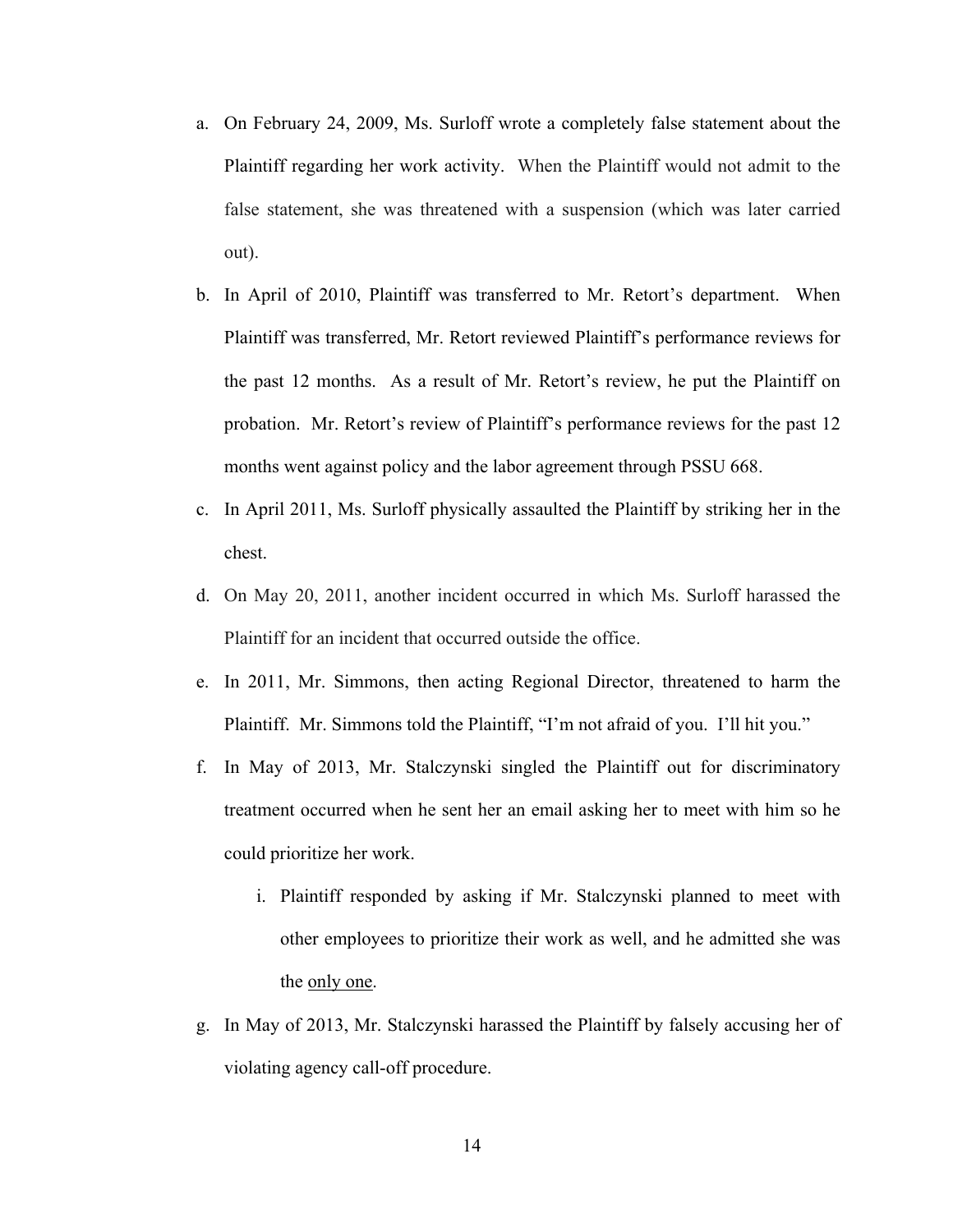- h. In June 2013, the Plaintiff learned that she was under investigation by the human resources department, apparently at the request of Mr. Stalczynski.
- i. Around July 26, 2013, Plaintiff took time off from work. Plaintiff followed the established process as she always had before.
	- i. Mr. Stalczynski decided to confront the Plaintiff, accusing her of violating policy in a counseling memo dated August 6, 2013.
	- ii. Other employees at the office could not help but observe how "ridiculous" Mr. Stalczynski's behavior was, noting that they followed the exact same procedure "all the time" and were never disciplined for it.
- j. In July of 2013, Plaintiff actually overheard Mr. Stalcynski speaking with Joe Retort ("Mr. Retort"), her immediate Supervisor, about harming the Plaintiff as an employee.
- k. In August of 2013, Mr. Stalczynski singled the Plaintiff out for unfair discipline.
	- i. Mr. Stalczynski attempted to confront the Plaintiff.
	- ii. Mr. Stalczynski grew visibly frustrated with the Plaintiff.
	- iii. Plaintiff asked Mr. Stalczynski a question.
	- iv. Mr. Stalczynski then shouted, "In my office! Right now!"
	- v. Later, Mr. Stalczynski unfairly persecuted the Plaintiff by writing her up for insubordination.
- l. The Defendant knew of the Plaintiff's allegations since May 2013 and did nothing about it.
- m. The Defendant knew of the discriminatory behavior occurring at the PHRC and did not address it.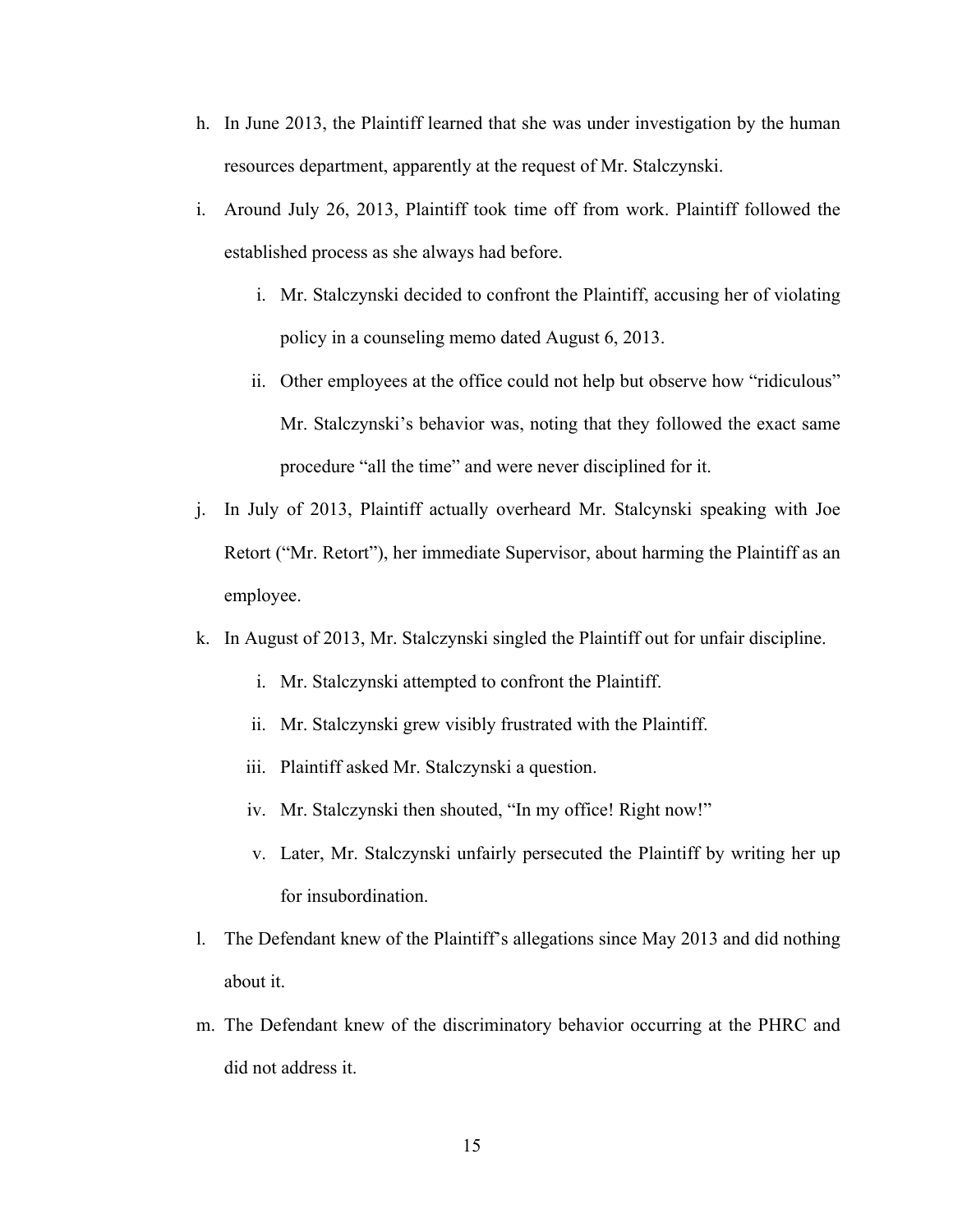n. After Plaintiff was terminated, the Defendant has chosen to hire younger employees.

## **Count III Discrimination in Violation of the ADEA**

- 36. The preceding paragraphs are incorporated herein as if set forth at length.
- 37. The Plaintiff is a member of a protected class under the ADEA.
- 38. Plaintiff was born on May 25, 1958 and was 55 when she quit.
- 39. Plaintiff was discriminated against because she was one an "older" employee who

had seniority and higher wages.

40. Following Plaintiff's quit; a younger employee replaced her.

# **Request for Relief**

WHEREFORE, Plaintiff respectfully requests that this Court enter judgment against the

Defendant for the following:

- a. Loss of income of back wages in excess of \$59,400;
- b. Loss of wages for five years in excess of \$265,000;
- c. Additional punitive damages in excess of \$75,000;
- d. Unemployment Compensation benefits in excess of \$26,000;
- e. Plaintiffs' legal fees in excess of \$25,000;
- f. Pre-judgment and continuing interest;
- g. Court costs; and
- h. Other such relief as the Court may deem just and proper.

Respectfully submitted,

Christi Wallace